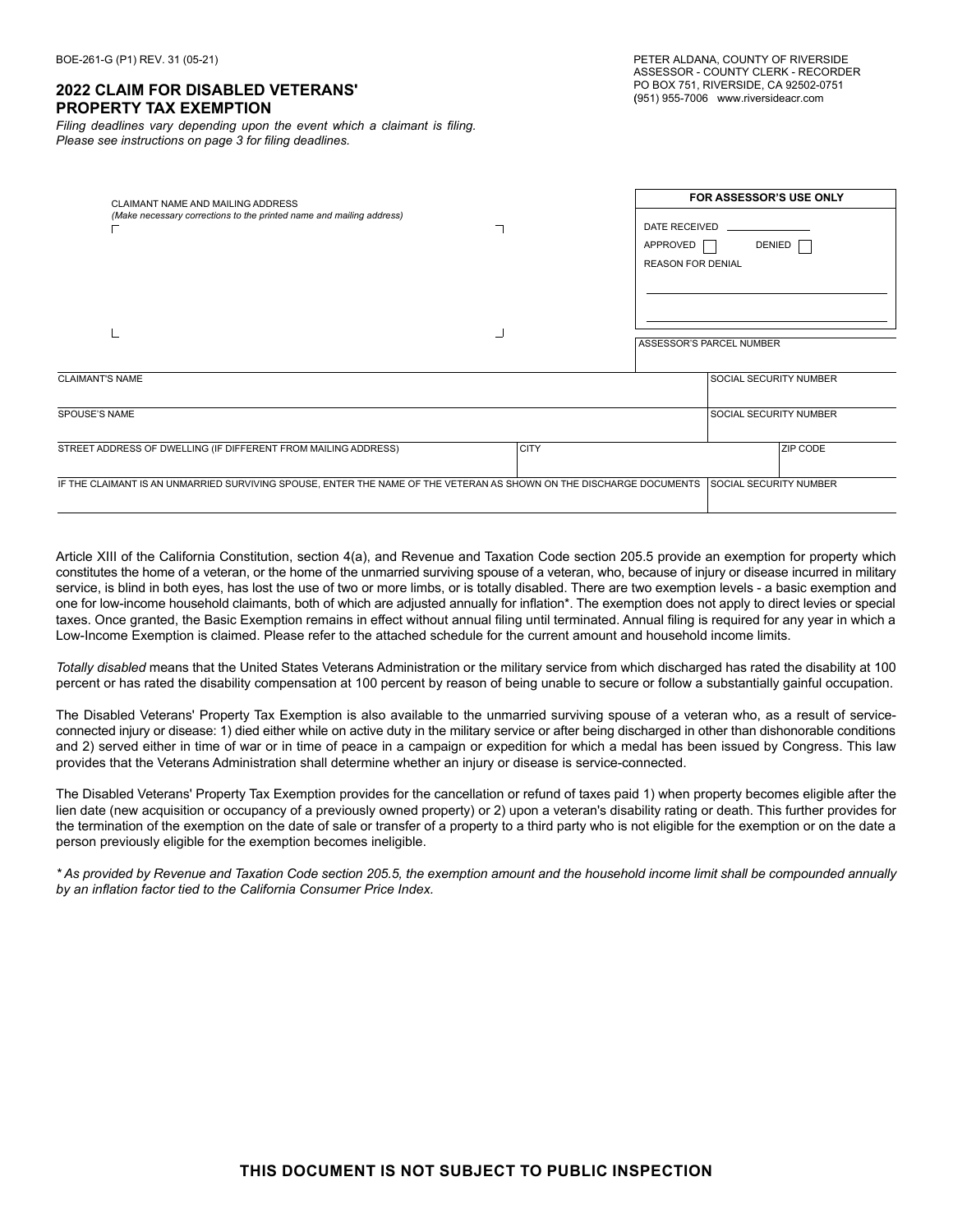BOE-261-G (P2) REV. 31 (05-21)

#### **STATEMENTS**

This claim is for:

- First time claimants for the Disabled Veterans' Exemption; or
- Annual claimants for the Low-Income Exemption. Separate claims are required for each fiscal year when filing the Low-Income Exemption.

If you received the Disabled Veterans' Exemption last year and are filing this form solely to claim the Low-Income Exemption, check here and proceed directly to item 4.

|                                                                                                                                                               | b. Date you occupied or intend to occupy this property as your principal residence: <i>month/day/year</i> (month/day/year)                                                                                                                                                                                                                                                                        |  |  |  |
|---------------------------------------------------------------------------------------------------------------------------------------------------------------|---------------------------------------------------------------------------------------------------------------------------------------------------------------------------------------------------------------------------------------------------------------------------------------------------------------------------------------------------------------------------------------------------|--|--|--|
|                                                                                                                                                               |                                                                                                                                                                                                                                                                                                                                                                                                   |  |  |  |
|                                                                                                                                                               | c. Have you claimed the Disabled Veterans' Exemption on another residence? □ Yes □ No Date Moved/Sold/Transferred from the<br>other residence_____________________                                                                                                                                                                                                                                |  |  |  |
|                                                                                                                                                               | If yes, see Question 1d below.                                                                                                                                                                                                                                                                                                                                                                    |  |  |  |
| d. What is the address of the home where you previously claimed the Disabled Veterans' Exemption, including the city and county where the<br>home is located? |                                                                                                                                                                                                                                                                                                                                                                                                   |  |  |  |
|                                                                                                                                                               |                                                                                                                                                                                                                                                                                                                                                                                                   |  |  |  |
|                                                                                                                                                               |                                                                                                                                                                                                                                                                                                                                                                                                   |  |  |  |
|                                                                                                                                                               | 2. a. Effective date of 100% disability or unemployability rating from the USDVA*: _________________                                                                                                                                                                                                                                                                                              |  |  |  |
|                                                                                                                                                               | b. Date of notice from USDVA* of the 100% rating (must include proof of rating):<br>*United States Department of Veterans Affairs                                                                                                                                                                                                                                                                 |  |  |  |
|                                                                                                                                                               | 3. The basis for this claim is (please check the appropriate boxes):                                                                                                                                                                                                                                                                                                                              |  |  |  |
| a. I                                                                                                                                                          | Blind in both eyes (blind means having a visual acuity of 5/200 or less, or concentric contraction of the visual field to 5 degrees or less;<br>proof is attached);                                                                                                                                                                                                                               |  |  |  |
| b.                                                                                                                                                            | Disabled because of loss of use of 2 or more limbs (loss of the use of a limb means that the limb has been amputated, or its use has<br>been lost by reason of ankylosis, progressive muscular dystrophies, or paralysis; proof is attached);                                                                                                                                                     |  |  |  |
| c. I                                                                                                                                                          | Totally disabled as a result of a service-connected $\Box$ injury or $\Box$ disease (totally disabled means that the United States Veterans<br>Administration or the military service from which discharged has rated the disability at 100 percent or has rated the disability<br>compensation at 100 percent by reason of being unable to secure or follow a substantially gainful occupation); |  |  |  |

d. □ Unmarried surviving spouse of a deceased veteran who during their lifetime qualified for this exemption or who would have qualified for this exemption under the laws effective on January 1, 1977 (January 1, 1979, for disease) except that the veteran died prior to January 1, 1977 (January 1, 1979, for disease). Disability: D blindness; D loss of use of two or more limbs; D total disability because of injury; or it total disability because of disease (check applicable box; proof of disability, copy of marriage certificate, and copy of death certificate must be submitted to the Assessor). My spouse died on: \_

(month/day/year)

e. I Unmarried surviving spouse of a person who, as a result of service-connected injury or disease, died while on active duty in the military service or after being discharged in other than dishonorable conditions (copy of marriage certificate, proof that the cause of death was service-connected, dates of service, and copy of death certificate or report of casualty must be submitted to the Assessor). My spouse died on:

(month/day/year)

4. To be completed **only** by claimants for the **Low-Income** Exemption:

Total annual household income for all persons in your household, including veterans' benefits (*see the instructions*) for prior calendar year was \$ *.* If the amount entered does not exceed the indexed low-income limit for the year you are claiming, the Low-Income-Exemption shall applly. If you entered an amount greater than the limit, or you **do not enter an amount**, the Assessor will only allow the Basic Exemption. See attached schedule for income limits

| <b>CERTIFICATION</b>                                                                                                                                                                                                                                                  |                      |              |  |  |  |
|-----------------------------------------------------------------------------------------------------------------------------------------------------------------------------------------------------------------------------------------------------------------------|----------------------|--------------|--|--|--|
| I certify (or declare) under penalty of perjury under the laws of the State of California that the foregoing and all information hereon,<br>including any accompanying statements or documents, is true, correct and complete to the best of my knowledge and belief. |                      |              |  |  |  |
| SIGNATURE OF PERSON MAKING CLAIM                                                                                                                                                                                                                                      |                      | <b>IDATE</b> |  |  |  |
|                                                                                                                                                                                                                                                                       |                      |              |  |  |  |
| TELEPHONE NO. (8 A.M. - 5 P.M.)                                                                                                                                                                                                                                       | <b>EMAIL ADDRESS</b> |              |  |  |  |
|                                                                                                                                                                                                                                                                       |                      |              |  |  |  |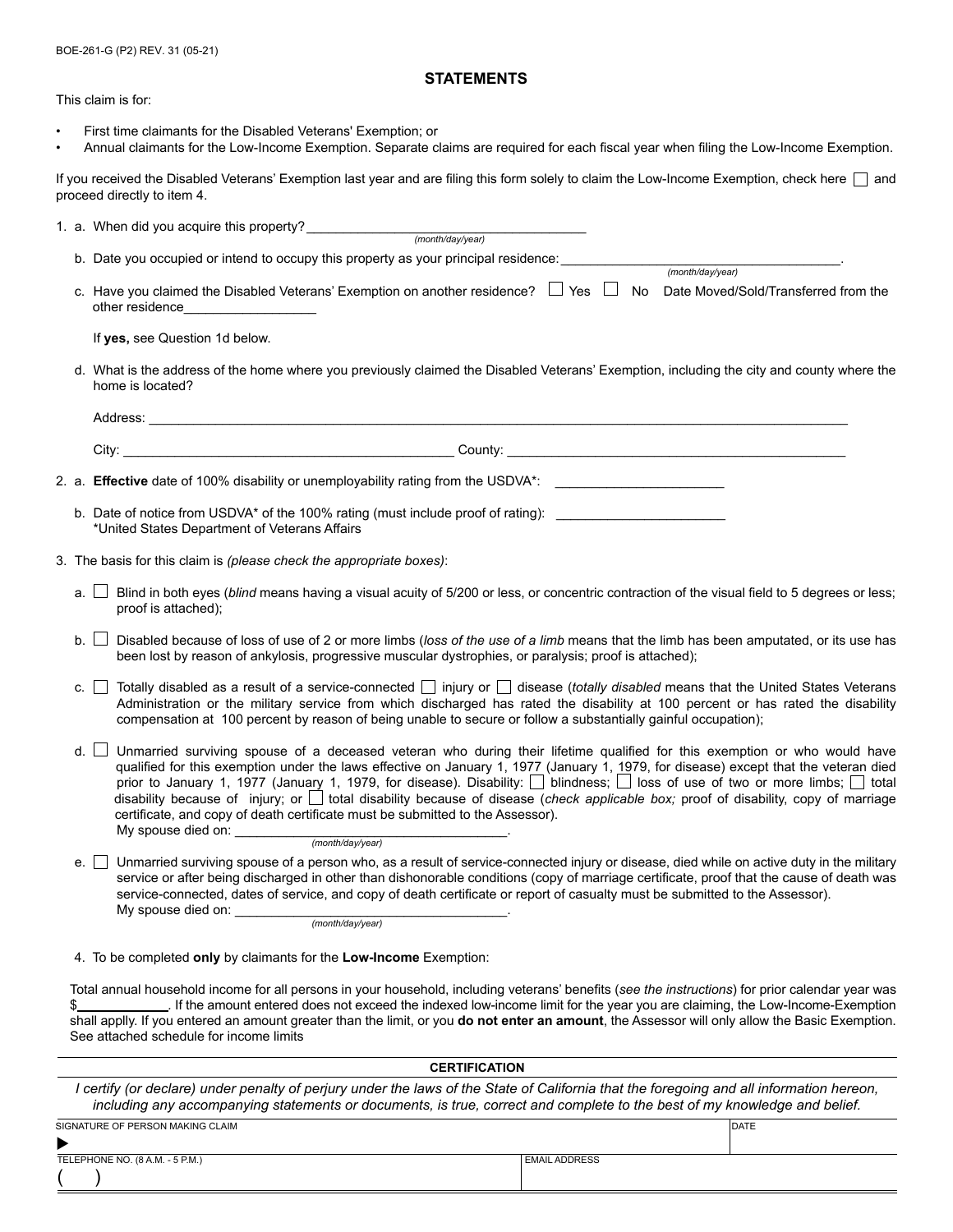### **GENERAL INFORMATION**

There are a number of alternatives by which a Disabled Veterans' Property Tax Exemption may be granted:

**Alternative 1:** The exemption is available to an eligible owner or the veteran spouse of an owner of a dwelling that is occupied as the principal place of residence for the veteran as of: **a)** 12:01 a.m. January 1 each year; **b)** the date of the veteran's qualifying disability or compensation rating from the USDVA; **c)** the date residency is established at a property already owned by the qualifying claimant; or **d)** the date the veteran died as a result of a service connected injury or disease where the unmarried surviving spouse is the claimant.

**Alternative 2:** The exemption is available to an eligible owner or veteran spouse of the owner of a dwelling subject to supplemental assessment(s) resulting from a change in ownership or completion of new construction on or after January 1, provided:

- (a) The owner or the owner's veteran spouse occupies or intends to occupy the property as their principal place of residence within 90 days after the change in ownership or completion of construction, **and**
- (b) The property is **not** already receiving the Disabled Veterans' Exemption or another property tax exemption of greater value. If the property received an exemption of **lesser** value on the current roll, the difference in the amount between the two exemptions shall be applied to the supplemental assessment.
- (c) The owner does not own other property which is currently receiving the Disabled Veterans' Exemption.

Exemption under Alternative 2 will apply to the supplemental assessment(s), if any, and any remaining exemption amount may be applied toward the regular assessment.

**Effective date:** The Disabled Veteran's Exemption applies beginning on: 1) the effective date, as determined by the USDVA, of a disability rating that qualifies the claimant for the exemption, or 2) the date the claimant purchases and/or moves into a qualified property, or 3) the date of a qualified veteran's death where the unmarried surviving spouse is the claimant.

To obtain the exemption, the claimant must be an owner or co-owner, a veteran spouse of an owner, a purchaser named in a contract of sale, or a shareholder in a corporation where the rights of shareholding entitle the claimant to possession of a home owned by the corporation. The dwelling may be any place of residence subject to property tax; a single-family residence, a structure containing more than one dwelling unit, a condominium or unit in a cooperative housing project, a houseboat, a manufactured home (mobilehome), land you own on which you live in a state-licensed trailer or manufactured home (mobilehome), whether leased or owned, and the cabana for such a trailer or manufactured home (mobilehome). A dwelling does not qualify for the exemption if it is, or is intended to be, rented, vacant and unoccupied, or the vacation or secondary home of the claimant.

**If the Disabled Veterans' Exemption is granted and the property later becomes ineligible for the exemption, you are responsible for notifying the Assessor of that fact immediately.** You will be sent a notice on or shortly after January 1 each year to ascertain whether you have retained your eligibility. Section 279.5 of the Revenue and Taxation Code provides for a penalty of 25 percent of the escape assessment added for failure to notify the Assessor when the property is no longer eligible for the exemption. To avoid the penalty, you must notify the Assessor by the following June 30.

**Once granted, the Basic Exemption remains in effect until terminated. Annual filing is required where the Low Income Exemption is claimed. Once terminated, a new claim form must be obtained from and filed with the Assessor to regain eligibility.**

#### **DEADLINES FOR TIMELY FILINGS**

**Alternative 1a:** The full exemption is available to the Low-Income Exemption claimant if the filing is made by 5 p.m. on February 15 of each year. If a claim for the Low-Income exemption is filed after that time but by 5 p.m. on December 10, 90 percent of the exemption is available. For claims filed after that time, 85 percent of the exemption is available.

If a late filed claim is made for the Low-Income Exemption, subsequent to a timely filed claim for the Basic Exemption, a claimant shall qualify for 90 percent or 85 percent of the additional exemption amount, depending upon the filing date: (\$150,000 - \$100,000 = \$50,000 x 90% = \$45,000 additional exemption amount allowed.)

**Alternatives 1b, 1c, and 1d:** The full exemption is available, prorated to the date of eligibility, if the filing is made on or before January 1 of the year next following the year in which 1) the disability rating was received, or 2) residency is established on a property already owned by the claimant, or 3) the veteran died due to a service-connected injury or disease, or 90 days after any such event, whichever is later. Thereafter, if an appropriate application for exemption is filed, 85 percent of the exemption available shall be allowed, subject to an eight-year statute of limitations.

**Alternative 2:** A full exemption (up to the amount of the supplemental assessment, if any) is available if the filing is made by 5 p.m. on the 30th day following the notice of supplemental assessment. Ninety percent of the exemption available shall be allowed, if a claim is filed after the 30th day following the date of the notice of supplemental assessment, but on or before the date on which the first installment of taxes on the supplemental tax bill becomes delinquent. Thereafter, if an appropriate claim is filed, 85 percent of the exemption shall be allowed subject to an eight-year statute of limitations. If no supplemental notice is received, the claim must be filed on or before the January 1 following the date in which the property was purchased.

#### **INSTRUCTIONS**

If your name is printed on the form, make sure that it is correct and complete. Change the printed address if it is incorrect. If you are the unmarried surviving spouse of a veteran, enter the veteran's name as shown on the discharge documents; if you are using your maiden name or a surname other than the deceased veteran's name, attach an explanation.

If there are no entries printed on the form when you receive it, enter your full name and mailing address, including your zip code.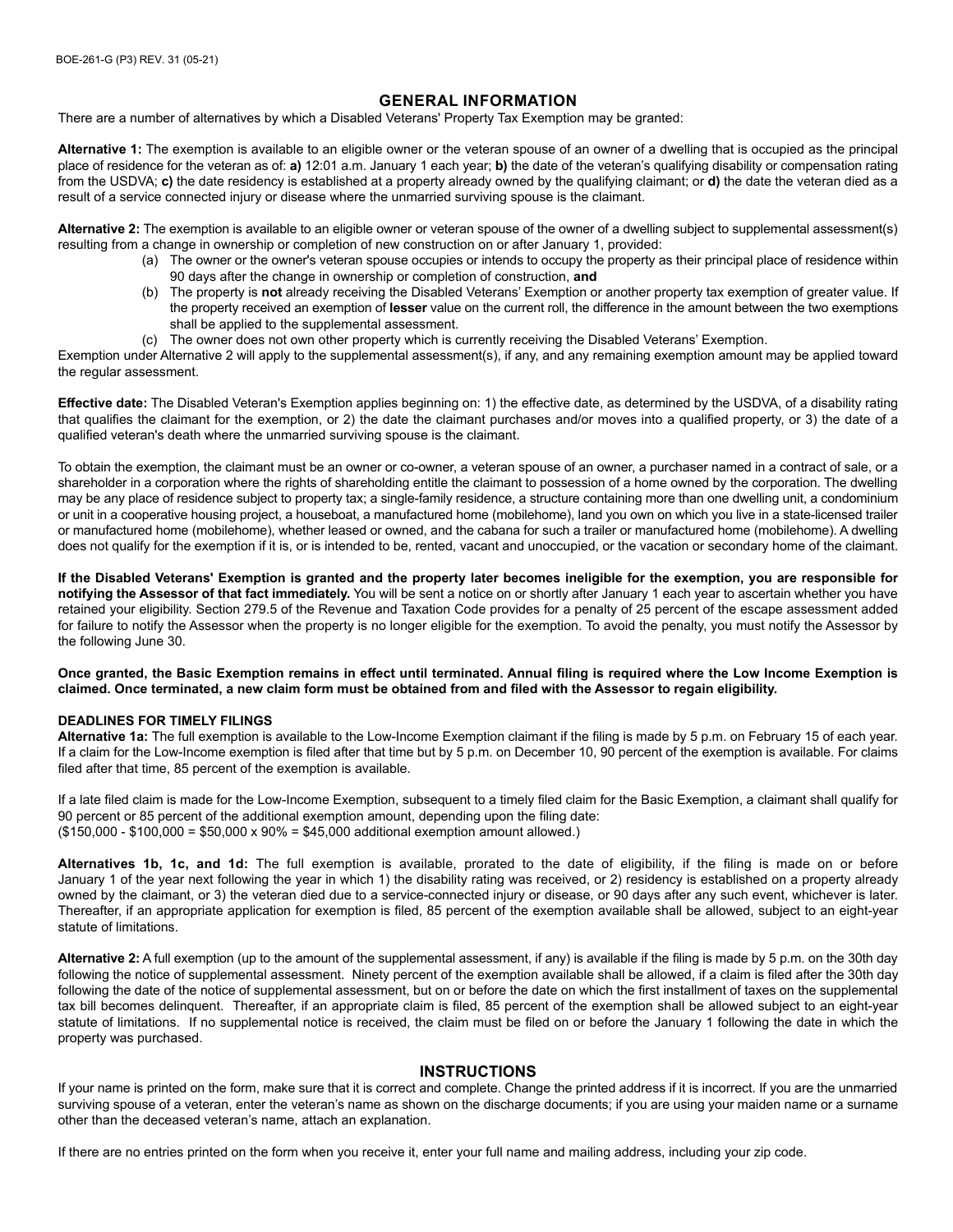BOE-261-G (P4) REV. 31 (05-21)

LOCATION OF THE DWELLING. If the parcel number or the legal description of the property and the address of the dwelling are printed on the form, check to see that they are printed correctly and correct them if they are not. These entries identify the dwelling on which you claim the exemption.

If the dwelling has no street address, so state. Do not enter a post office box number for the address of the dwelling.

#### **INSTRUCTIONS FOR STATEMENTS**

- Item 1. Please answer the applicable questions. The Assessor will allow the proper exemption(s).
- Item 2. Please answer the applicable questions.
- Item 3. A veteran must check one of the boxes (a), (b), or (c). An unmarried surviving spouse must check either box (d) or box (e); if box (d) is checked, the surviving spouse must also check the box indicating the disability of the deceased veteran. Proof of disability must be attached to the claim. If original documents are forwarded to the Assessor, the Assessor will make a copy and return the originals to you. The unmarried surviving spouse must include both a marriage certificate and proof of the deceased veteran's disability.
- Item 4. If you are claiming the Low-Income Exemption, compute your household income as determined below and enter the net household income *(total of A less total of B)* on item 4 of the claim.

#### **Household Income (section 20504)**

*Household income* means all income received by all persons of a household while members of such household. Include only the income of persons who were members of the household during the calendar year prior to the year of this claim (if the claim is for 2012, the income would be for the calendar year 2011.)

The term *household* includes the claimant and all other persons, except bona fide renters, minors, or students.

A. Household income includes:

(Upon request, you will be required to provide a list showing your household income.

- (1) Wages, salaries, tips, and other employee compensation.
- (2) Social Security, including the amount deducted for Medi-Care premiums.
- (3) Railroad retirement.
- (4) Interest and dividends.
- (5) Pensions, annuities and disability retirement payments.
- (6) SSI/SSP (Supplemental Security Income/State Supplemental Plan), AB (Aid to the Blind), ATD (Aid to Totally Disabled), AFDC (Aid to Families with Dependent Children), and APSB (Aid to the Potentially Self-Supporting Blind).
- (7) Rental income (or loss).
- (8) Net income (or loss) from a business.
- (9) Income (or loss) from the sale of capital assets.
- (10) Life insurance proceeds that exceed expenses.
- (11) Veterans benefits received from the Veterans Administration.
- (12) Gifts and inheritances in excess of \$300, except between members of the household.
- (13) Unemployment insurance benefits.
- (14) Workers compensation for temporary disability (not for permanent disability).
- (15) Amounts contributed on behalf of the claimant to a tax sheltered or deferred compensation plan (also a deduction), see (c) below.
- (16) Sick leave payments.
- (17) Nontaxable gain from the sale of a residence.
- (18) Income received by all other household members while they lived in the claimant's home during the last calendar year except a minor, student, or renter.
- B. Adjustments to Income

Section 17072 of the Revenue and Taxation Code provides for an *adjusted gross income,* which means, in the case of an individual, gross income minus the following deductions:

- (a) Forfeited interest penalty.
- (b) Alimony paid.
- (c) Individual retirement arrangement, Keogh (HR 10), Simplified Employee Plan (SEP), or SIMPLE plans.
- (d) Employee business expenses.
- (e) Moving expenses and deductions of expenses (already taken) for the production of income (or loss) reported in Items 7 (rental), 8 (business), and 9 (sale of capital assets) included in *income.*
- (f) Student loan interest.
- (g) Medical savings account.